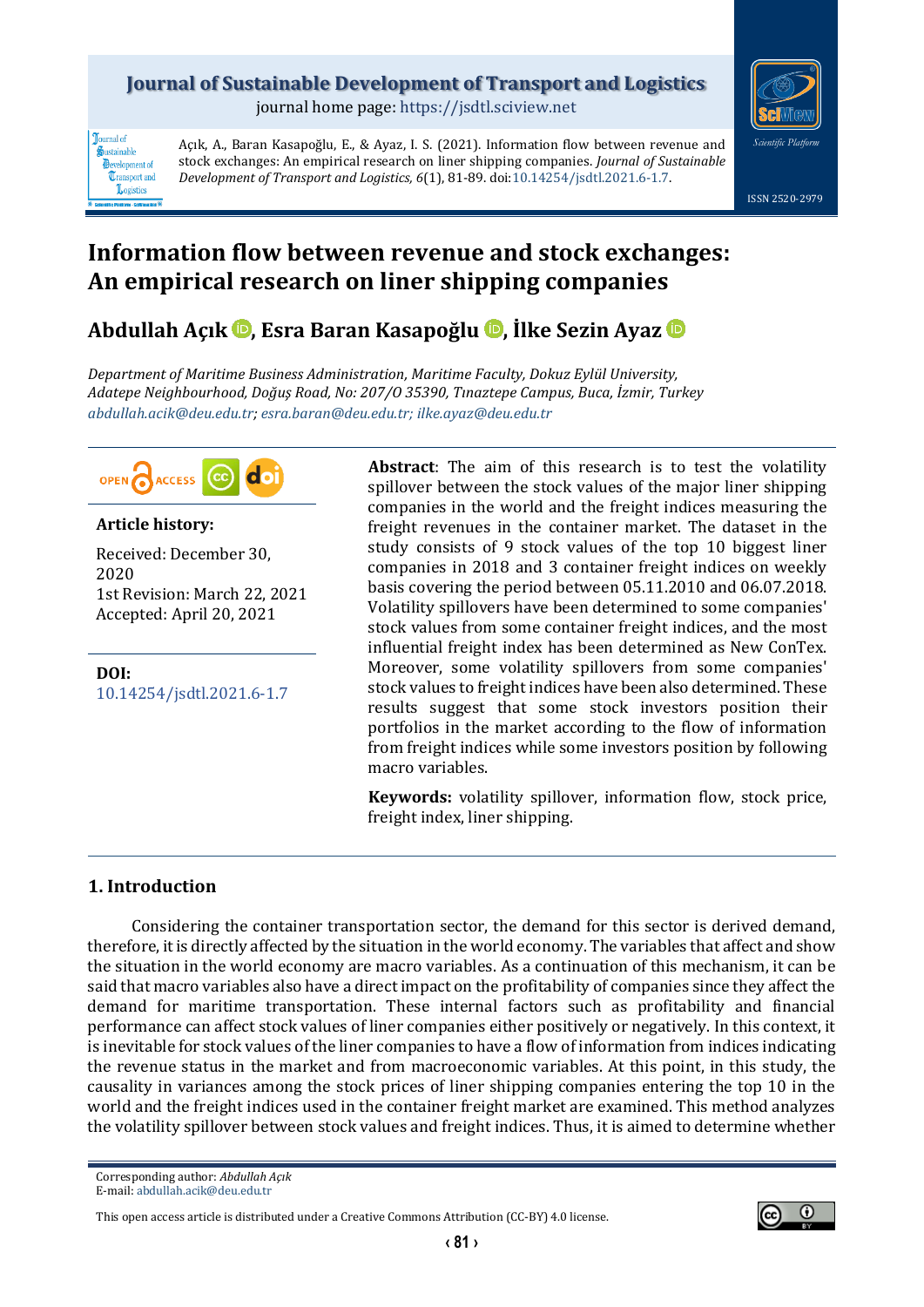there is a flow of information between the freight rates in the market, which is the main source of maritime companies, and stock values of the liner companies.

The dataset in the study consists of 9 stock values of the top 10 biggest liner companies in 2018 and 3 container freight indices. The included companies are APM Maersk, Hyundai Merchant Marine, Kawasaki Kisen Kaisha, Nippon Yusen Kaisha, Evergreen, Mitsui Osaka Shosen Kaisha, Orient Overseas, Yang Ming Marine Transport Corp. and Cosco. Mediterranean Shipping Co., CMA CGM and Pacific Int. Line are not included in the analysis since they are not trading in stock market. Also, Hapag-Lloyd cannot be included as the company has been trading in the market for relatively short time. The included freight indices are Shangai Containerized Freight Index, (SCFI), China Containerized Freight Index (CCFI) and New Contex (Container Ship Time Charter Assessment Index). The data set consists of weekly observations covering the period between 05.11.2010 and 06.07.2018. According to the results, volatility spillovers have been determined to some companies' stock values from some container freight indices, and the most influential freight index has been detected as New ConTex. There are some volatility spillovers from other freight indices as well. Moreover, some volatility spillovers from some companies' stock values to freight indices have been also determined. These results suggest that some stock investors position their portfolios in the market according to the flow of information from freight indices. Also it can be said that some stock investors are positioned in the stock market by following macro variables. It is thought that due to the delayed effects of macro variables to the maritime market, the results show some volatility spillovers from stock values to the freight indices. In addition, it is hoped that these results will help investors who are interested in the stocks of liner companies to be able to read the information flow correctly in the stock market. No studies on this topic have been identified in the literature, in this respect, it is hoped that an important contribution is made to the literature.

The remainder of the paper is organized as; the factors affecting the stock values are described in the first section; the general information about the liner shipping market is provided in the second section; the major freight indices in the liner shipping market are mentioned in the third section; the method used in the study is introduced in the fourth section; the results obtained from the analysis are presented in the fifth section; and finally, the conclusions are made in the last section.

#### **2. Factors effecting stock prices**

The determinants of stock prices can be categorized as internal and external factors. The internal factors can be regarded as company specific factors and the external factors are macroeconomic factors. There are several studies investigating the factors that affecting stock prices which concluded different results. While some studies found that company specific variables are major factors that affect stock prices, others stated that external factors related to economic conditions are the main influencing factors of stock prices.

In the external factors related literature, Nasseh and Strauss (2000) determined a significant relationship between stock prices and national and international macroeconomic variables (industrial production, short- and long-term interest rates etc.) in European economies. Muradoglu et al. (2001) investigate the relationship between stock returns and monetary variables in an emerging Turkish Stock Market. The interactions between economic indicators like industrial production, interest rate, exchange rate, oil prices etc. and stock prices in Greece are examined by Hondroyiannis and Papapetrou (2001). They stated that "changes in oil price can define stock price courses and its effect macroeconomic activity is negative". The study of Mahmood and Mohd Dinniah, (2007) concentrated the relationship between stock price and macroeconomics indicators such as inflation, output and exchange rates of six countries in Asian-Pacific region. Sunde and Sanderson (2009) reviewed the determinants of share price in Zimbabwe and concluded that economic and political factors are the major influential factors for the stock prices. Humpe and Macmillan (2009) examined the effect of macroeconomic variables in US and Japan and the findings revealed that US stock prices were positively affected by industrial production and negatively by consumer price index and the long interest rate. Japanese stock prices are positively related to industrial production and negatively to the money supply. Nisa and Nishat (2011) found that the macroeconomic indicators like GDP, interest rate, inflation and financial depth and internal factors like earnings per share and company size have significant relationship with the stock prices in Pakistan. Internal and external factors affecting stock market prices in Amman Stock Exchange are examined by Allahawiah and Al Amro (2012) and concluded that the most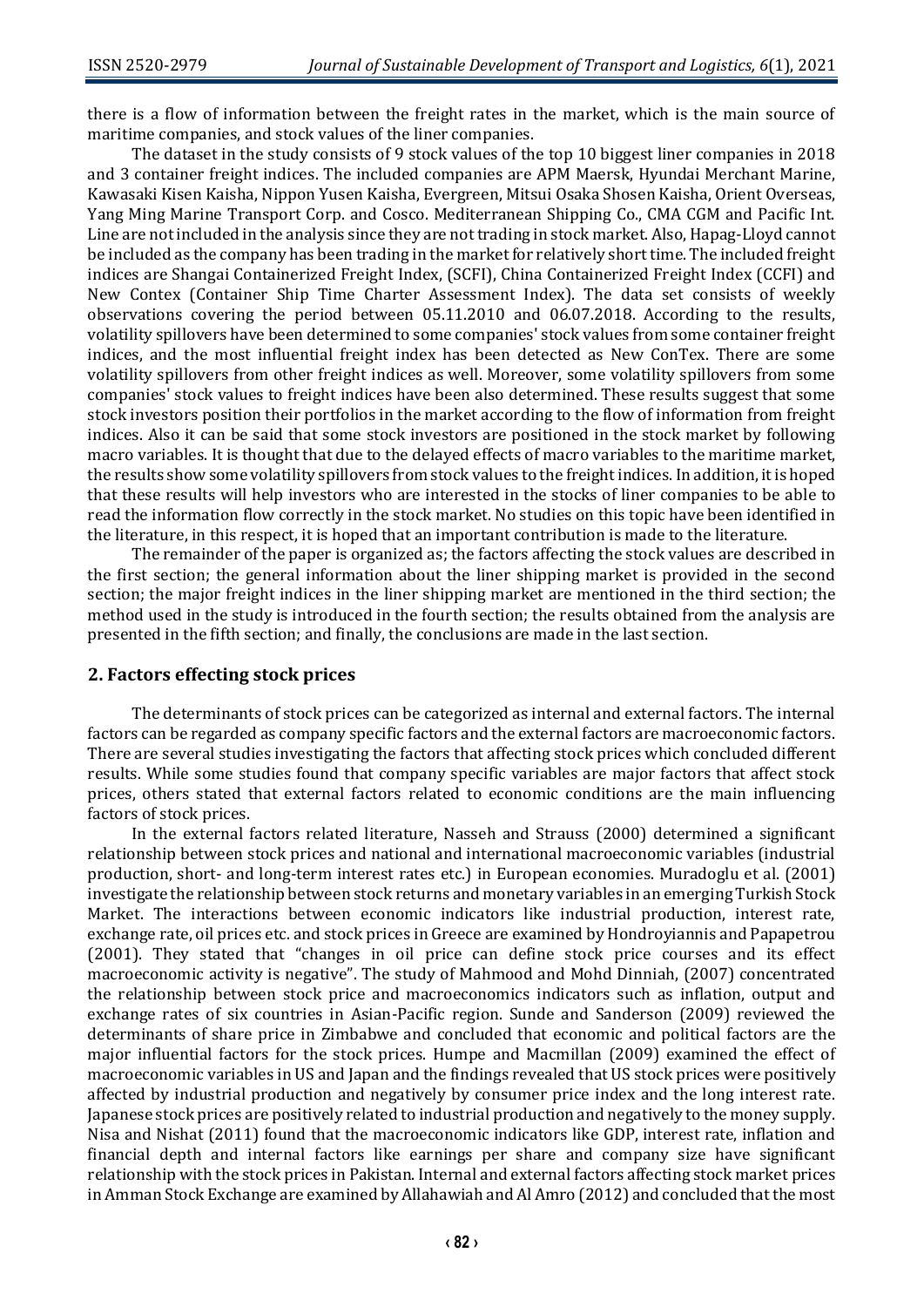influential factor is inflation rate and the least one is the nature of firm. Maysami et al. (2005) investigate the relation between macroeconomic variables and the Sector Stock Indices unlike the other composite index related studies.

In the internal factors related literature, Sharif et al. (2015) only considered firm specific factors such as return on equity, book value per share, dividend per share, dividend yield, price earnings, and firm size in their study and they found that these variables are remarkable effective factors of stock prices in the Bahrain market. Sharma, S. (2011) found that there is a significant relation between market share price and accounting variables such as earning per share, dividend per share, book value per share in the Indian market. Uwuigbe et al. (2012) supported the positive interaction between financial performance of firms and the market value of stock prices in the Nigerian stock exchange market. The study findings of Gill et al. (2012) revealed that book value per share, earnings per share, dividend per share, price-earnings ratio, the CEO duality, and the internationality of the firm influence the variance of equity share prices in USA (NYSE). Aveh and Awunyo-Vitor (2017) examine the firm-specific determinants of stock prices on the Ghana Stock Exchange and results showed a positive remarkable interaction between ROE, earning per share (EPS), book value, market capitalization and market price of shares on the Ghana Stock Exchange. In the same study a remarkable negative interaction was determined between stock market prices and dividend yield.

Apart from studies affecting the values of stocks, a study examining the relationship between price bubbles in stocks in the maritime field was conducted by Açık et al. (2019). The authors firstly determined the price bubbles in the stock values of 8 of the world's top 10 container liner companies by GSADF (Generalized Sup Augmented Dickey-Fuller) method. Then, they examined the correlation between them by assigning a dummy variable to the days that were found to be price bubbles. They found significant correlations between stock values of some liner shipping companies whose prominent feature is that they are generally traded on the same stock exchange market. According to these results, it was revealed that not only the commercial performance of container companies, but also the stock exchange they are traded on have a significant effect on their stock returns.

As can be seen from these studies and findings, stock prices of firms are affected by both internal and external factors. In the next section, the general situation of liner shipping in the world is mentioned.

#### **3. Liner shipping companies in the world**

Liner shipping services play a central part in the global trading network which are an addition to the shipping industry, dating from the 1870s (Stopford, 2009). Container shipping is fundamental for global trade which is provided by regular liner shipping services including direct services and services that involve the transshipment of containers in hub ports (UNCTAD, 2018b).

The global container shipping sector which handles about 60% of seaborne merchandise trade in terms of value, demonstrated some developments leading to major market consolidation (through mergers and acquisitions or alliances) since 2016. Consolidation activities seen in 2016–2018 represents the industry's response to cope with the troublesome market situation encountered since the 2008 global economic crisis by cargo pooling, improving economies of scale and reducing operating costs (UNCTAD, 2018a).The major mergers and acquisitions in recent years including the merger of the Japanese container ship operator groups as "ONE" which is a joint venture developed between Nippon Yusen Kabushiki Kaisha, Mitsui Osaka Shosen Kaisha Lines and Kawasaki Kisen Kaisha on April, 2018 (Ocean-Insights, 2018). Cosco Shipping Holdings has provided all the requirements for its changeover of Orient Overseas International on June, 2018 (Sea Trade-Maritime, 2018). Hapag-Lloyd completed integration with the United Arab Shipping Company (UASC) on May, 2017 (World Maritime News, 2018). Maersk Line completed the acquisition of Hamburg Süd on November, 2017 (Maersk, 2018).

In January 2018, the top 15 container liner companies controlled almost 70% of all container transport capacity. 6 months later, in June 2018, the top 10 liner companies controlled almost the same (70 per cent) container fleet capacity (UNCTAD, 2018b). According to data obtained from Alphaliner, the global top 10 liner shipping companies are presented in Table 1. As stated by Alphaliner, these TEU capacity figures are consolidated. For instance, APM-Maersk includes Maersk Line, Hamburg Süd, Safmarine, MCC-Transport and Seago Line. Hapag-Lloyd integrates the previous UASC fleet capacity.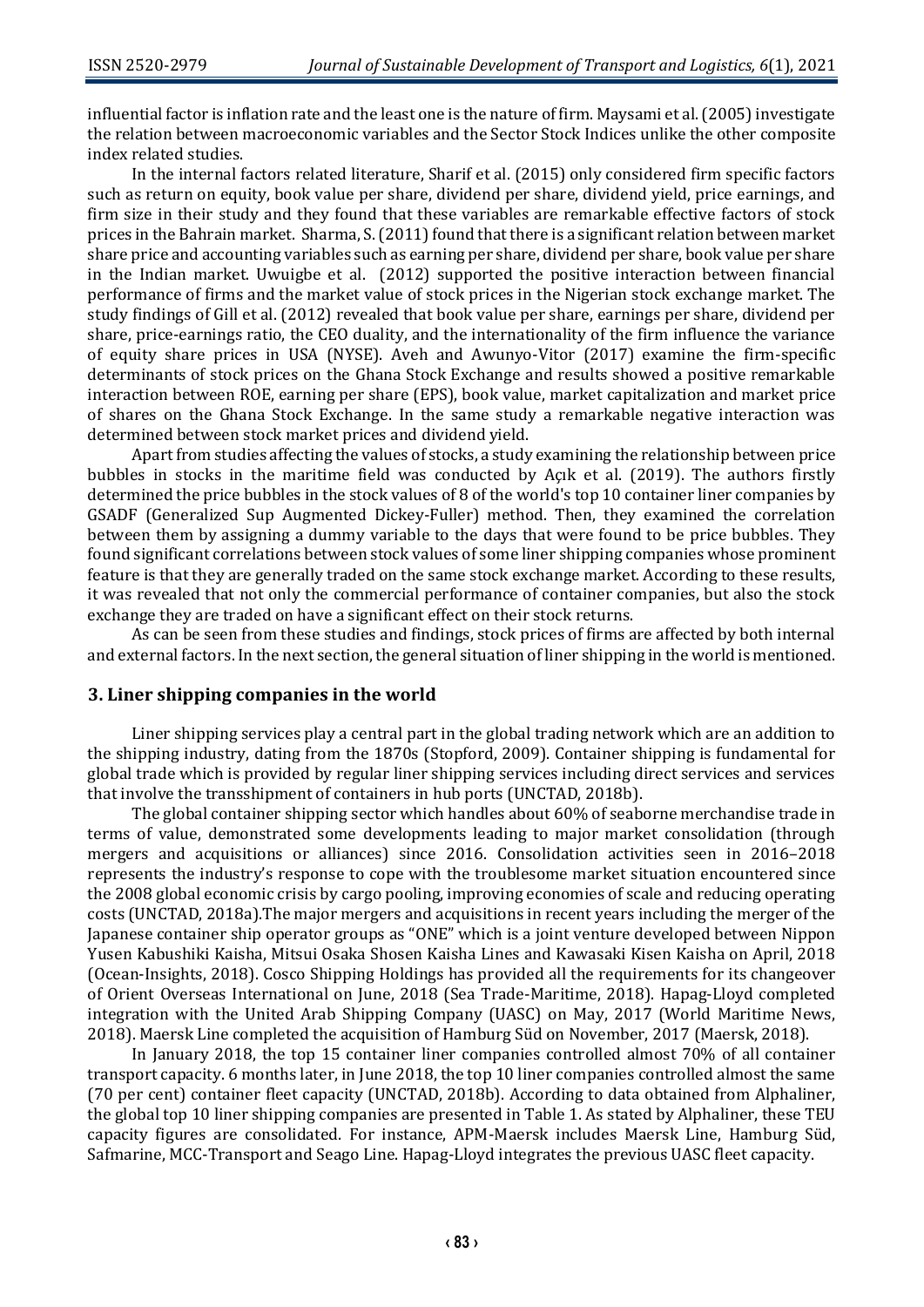| Table 1: Global top 10 liner shipping companies |                                    |            |                                     |  |  |  |  |  |
|-------------------------------------------------|------------------------------------|------------|-------------------------------------|--|--|--|--|--|
| Rank                                            | Liner Operator                     | <b>TEU</b> | <b>Market share</b><br>(percentage) |  |  |  |  |  |
|                                                 | <b>APM Maersk</b>                  | 4,043,653  | 17.9%                               |  |  |  |  |  |
| 2                                               | Mediterranean Shipping Co.         | 3,251,177  | 14.4 %                              |  |  |  |  |  |
| 3                                               | COSCO Group                        | 2,810,028  | 12.4 %                              |  |  |  |  |  |
| 4                                               | CMA CGM                            | 2,646,479  | 11.7 %                              |  |  |  |  |  |
| 5                                               | Hapag-Lloyd                        | 1,595,408  | 7.1 %                               |  |  |  |  |  |
| 6                                               | <b>ONE</b> (Ocean Network Express) | 1,537,973  | $6.8\%$                             |  |  |  |  |  |
|                                                 | Evergreen Line                     | 1,194,916  | 5.3 %                               |  |  |  |  |  |
| 8                                               | Yang Ming Marine Transport Corp.   | 627,519    | $2.8\%$                             |  |  |  |  |  |
| 9                                               | PIL (Pacific Int. Line)            | 417,346    | 1.8%                                |  |  |  |  |  |
| 10                                              | Hyundai Merchant Marine            | 415,063    | 1.8%                                |  |  |  |  |  |

*Source:* Alphaliner (2018).

According to UNCTAD report, the container freight market developed significantly after a difficult market environment in 2016. In 2017, the global container demand increased by 6.4 per cent and global supply of container ship-carrying capacity increased by 3.8 percent. A better balance in supply and demand by a higher demand is the main factor for increased freight rates in container markets. The container transport industry reached approximately a total profit of \$7 billion with a significant increase by the end of 2017. According to financial performance of shipping lines in 2017, CMA CGM experienced the best operating outcomes followed by Maersk Line and Hapag-Lloyd (UNCTAD, 2018b).

#### **4. Freight indices in container transport**

Various indices are used in maritime transport to monitor the current situation, market behavior and possible future movements of the market. Also, these indices are used for future estimations by analyzing with various econometrics methods (Karamperidis et al., 2013). Different freight indices are developed for different maritime transport markets. For dry bulk cargo transportation, the major freight indices are Baltic Dry Index (BDI), Baltic Capesize Index (BCI), Baltic Supramax Index (BSI) and Baltic Panamax Index (BPI). For liquid bulk transportation, the major indices are Baltic Dirty Tanker Index (BDTI) and Baltic Clean Tanker Index (BCTI). And lastly, for the container transport market, the major indices are Shangai Containerized Freight Index, (SCFI), China Containerized Freight Index (CCFI) and New Contex (Container Ship Time Charter Assessment Index). Considering the scope of our research, the indices related to the container market are mentioned below.

Shanghai Shipping Exchange (SSE) is the first state-level shipping exchange in China. In November 1996, The Ministry of Transport and Shanghai Municipal People's Government are founded SSE with the approval of the State Council (Shanghai Shipping Exchange, 2018a).

The spot freight rates of export container transport market from Shanghai are represented by The Shanghai (Export) Containerized Freight Index (SCFI) that involves both spot rates of 15 different maritime routes and the overall index. The freight data for indexes are obtained from the 20 contributor of liner shipping companies and 17 contributor of shippers/freight forwarders (Shanghai Shipping Exchange, 2018b). It is a highly referred indicator which is used to examine the health of shipping trade (Flexport Blog, 2018).

China (Export) Containerized Freight Index (CCFI) represents China's country-wide export container trade by the freight rates of individual trade routes showing the increases and decreases of the maritime trade lanes. 22 maritime companies with high international prestige and big market shares provide the freight rate information voluntarily. CCFI objectively provides essential information related to container transport market for decision-makers of several maritime and trade enterprises as well as the governmental agencies. It is said that CCFI is regarded as the world second influential freight index following the Baltic Dry Bulk Freight Index (Shanghai Shipping Exchange, 2018c). While SCFI targets at the spot rates from Shanghai to other ports included in the index, CCFI targets both spot and contractual rates of China's export container transport market. So CCCFI is more representative, extensive and macroeconomic than SCFI's narrower scope (Shanghai Shipping Exchange, 2018d; Crucial Perspective, 2018).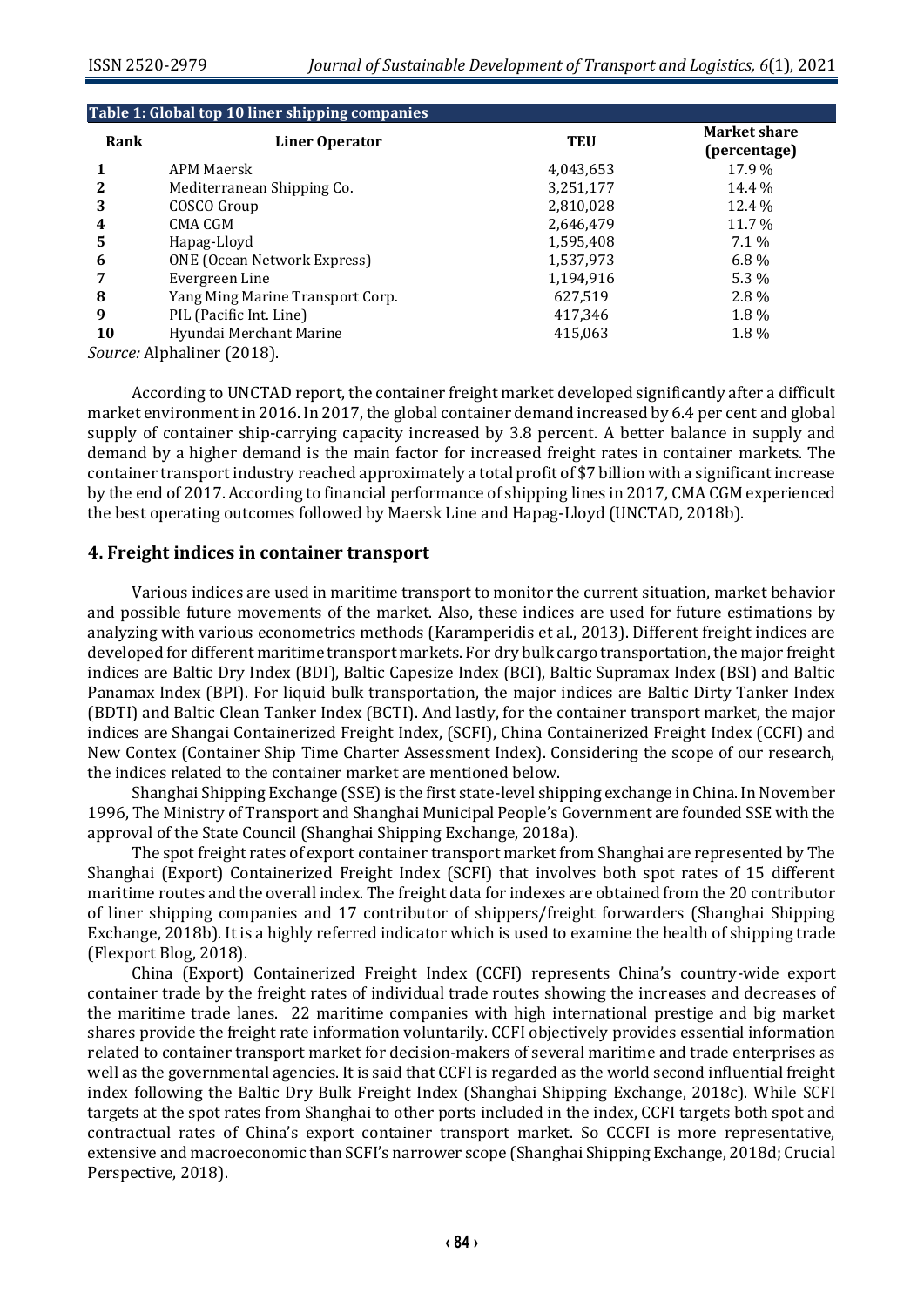Container Ship Time Charter Assessment Index (CTEXIDEX - New ConTex) which is company independent index representing the container charter rate for six types of containers according to their size categories. It is published by the Hamburg Shipbrokers' Association since 2007 based on information provided by independent shipbroker panelists (Lloyds List, 2018; Fonasba, 2018). It provides accurate, neutral, transparent and understandable overview of the container market situation by the expertise of shipbroker panelists (Verband Hamburger und Bremer Schiffsmakle, 2018). In the next section of the study, the method we use to investigate the volatility transmissions between variables is introduced.

#### **5. Methodology**

Many methods are used in the analysis of econometric relations between variables. These methods vary according to the purpose of the study, the dataset used, the theory based on and the findings to be obtained. Analyzes that test whether one variable is the cause of another, based on historical values of the variables, are called causality analysis and are widely used. These tests have been improved and diversified over time. Some are composed of linear models while others are non-linear models as the relationships between variables are almost impossible to be linear in real life.

The causality in variance is one of the most widely used methods and it is able to detect volatility transmission between two financial variables (Bayat et al., 2015). Also it is important for financial variables since volatility transmission between financial markets can be indicated by this method (Koseoglu & Cevik, 2013). It has been first implemented by the process introduced by Cheung and Ng (1996). The test is based on the cross correlation function (CCF) of squared univariate GARCH residual estimates. However, in small samples, remarkable oversizing may cause problems in corresponding CCF-based Portmanteau test if the volatility types are leptokurtic (Nouira et al., 2019). In order to improve this deficiency, Hafner and Herwatz (2006) introduced a new method to test volatility spillover between variables. This method considers Lagrange multiplier (LM) principle. Also Monte Carlo simulation technique was used and robustness of the LM approach against indicated deficiency was proved (Nazlioglu et al., 2013).

The volatility spillovers between some container freight indices and stock values of some container liners were tested by causality in variance test proposed by Hafner and Herwartz (2006). The data set is introduced and the findings obtained from the analysis are presented in the next section.

#### **6. Findings and results**

Firstly, the series are converted to log return series by using *ln(vt/vt−1)* where *v<sup>t</sup>* is value of the related index value or stock price on week t and vt-1 is value of the related index value or stock price on week t-1. Descriptive statistics of the converted variables are showed in Table 2.

| Table 2: Descriptive statistics of the return variables |             |          |          |          |          |           |          |          |          |          |          |          |
|---------------------------------------------------------|-------------|----------|----------|----------|----------|-----------|----------|----------|----------|----------|----------|----------|
|                                                         | <b>CTEX</b> | CHI.     | SHA.     | HYU.     | KAW.     | MAER.     | MITS.    | NIP.     | ORI.     | COSC.    | EVG.     | YAN.     |
| Mean                                                    | 0.000       | $-0.001$ | $-0.001$ | $-0.010$ | $-0.001$ | $-0,005$  | $-0,002$ | $-0.001$ | 0.000    | $-0.004$ | $-0.001$ | $-0.004$ |
| Med.                                                    | $-0.001$    | $-0.001$ | $-0.012$ | $-0.012$ | $-0.003$ | 0,002     | $-0.002$ | 0.000    | $-0.00$  | 0.000    | $-0.001$ | $-0.004$ |
| Max.                                                    | 0.064       | 0.092    | 0.405    | 0.433    | 0.128    | 0.096     | 0,124    | 0.123    | 0.208    | 0.610    | 0.153    | 0.161    |
| Min.                                                    | $-0.052$    | $-0.079$ | $-0.168$ | $-0.267$ | $-0,156$ | $-1,464$  | $-0.136$ | $-0.116$ | $-0.289$ | $-0.500$ | $-0.123$ | $-0.221$ |
| Std. Dev.                                               | 0,013       | 0.017    | 0.069    | 0,065    | 0.042    | 0,081     | 0,043    | 0.039    | 0.041    | 0.121    | 0.035    | 0.040    |
| Skew.                                                   | 0.923       | 0.475    | 2.294    | 0,955    | $-0,175$ | $-14.845$ | $-0.086$ | $-0.139$ | $-0.492$ | 0.388    | 0.312    | $-0.230$ |
| <b>Kurtosis</b>                                         | 8,394       | 6.574    | 12.285   | 9,412    | 3,778    | 268.400   | 3,570    | 3.366    | 10.8     | 8.41     | 5.08     | 6.2      |
| $I-B$                                                   | 541.6       | 227.9    | .787.8   | 745.9    | 12.1     | 1188648   | 5.9      | 3.52     | 1045.7   | $-1.65$  | 78.0     | 180.6    |
| Prob.                                                   | 0.00        | 0.00     | 0.00     | 0.00     | 0.00     | 0.00      | 0.05     | 0.17     | 0.00     | 5.92     | 0.00     | 0.00     |
| Obs.                                                    | 400         | 400      | 400      | 400      | 400      | 400       | 400      | 400      | 400      | 400      | 397      | 397      |

*Source:* Investing (2018); Bloomberg (2018).

The data set is formed by weekly observations covering the period between 05.112010 and 06.07.2018. The data belonging to Evergreen and Yang Ming stocks are 3 observations less from the others due to the loss frequencies. When the skewness values of the stock variables are examined, it can be seen that Hyundai, Evergreen, Yang Ming and Cosco variables have positive values which indicates that the positive news impacts are higher in these series, whereas the remained stocks have negative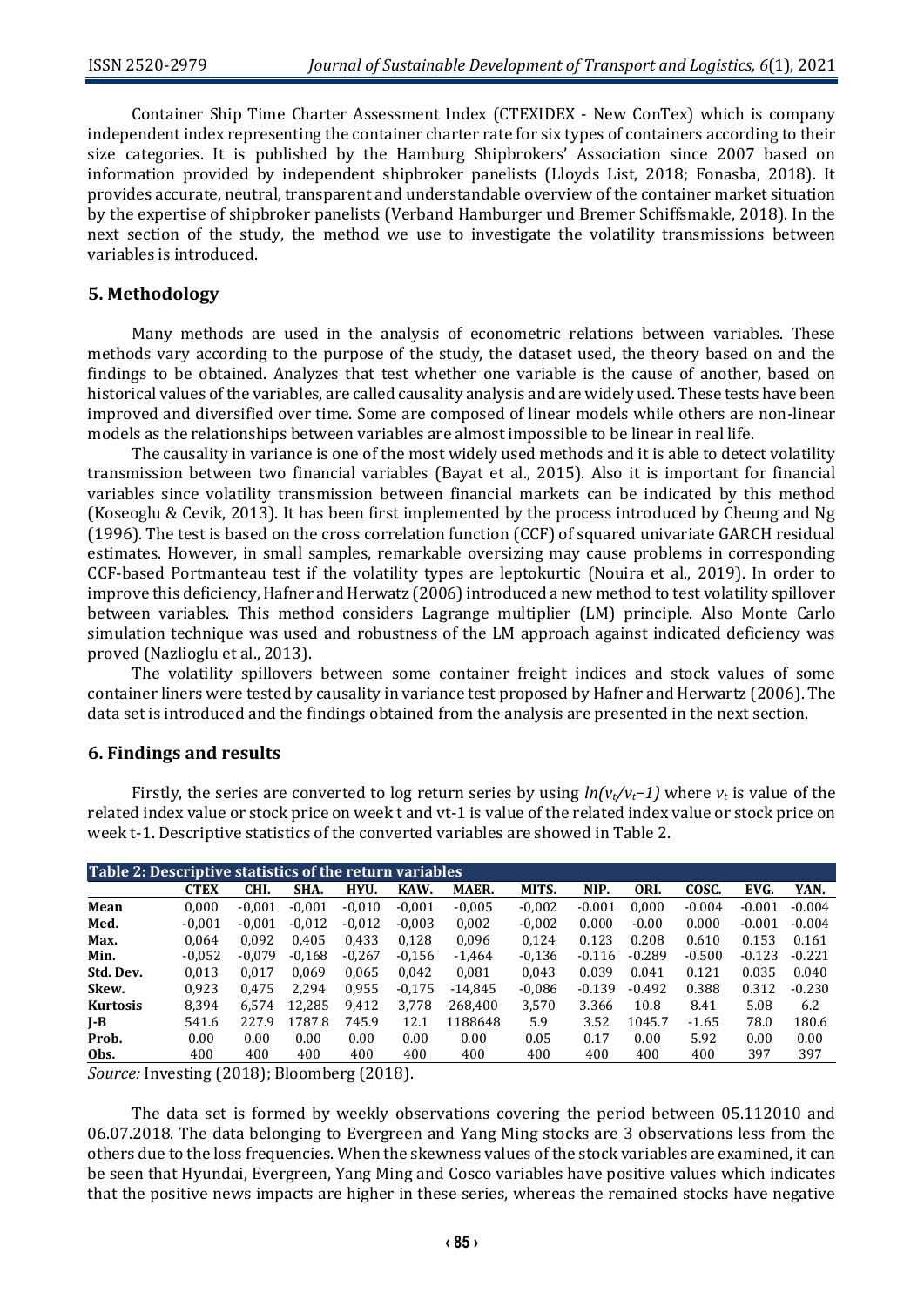values which indicates that impact of negative news are higher. All of the three container freight indices have positive values, indicating that the positive news impacts are higher in the covered period. Also, the extreme Skewness and Kurtosis values of the Maersk variable are interpreted as containing an outlier. In this direction, two separate tests are performed in the causality analysis with and without the outlier.

In the examination, a large outlier of Maersk stock value has been determined and extracted. Because the value in the series decreased from 33 thousand to 7 thousand at one-time unit and it distorted the results.

The correlation matrix between the log return states of all variables is presented in Table 3. While some variables show high correlations, there is no correlation between some variables. The table also includes the stock markets where the stocks are traded in. The fact that highly correlated relations of the stocks are generally occurred in the same stock market is a natural result of being affected by the same macroeconomic variables.

| <b>Table 3: Correlation matrix</b> |                  |         |         |         |      |      |            |      |      |      |      |      |      |
|------------------------------------|------------------|---------|---------|---------|------|------|------------|------|------|------|------|------|------|
| <b>Markets</b>                     | <b>Variables</b> | CT.     | CH.     | SH.     | HY.  | KW.  | <b>MA.</b> | MI.  | NI.  | OR.  | YA.  | EV.  | CO.  |
|                                    | <b>CTEX</b>      | 1.00    |         |         |      |      |            |      |      |      |      |      |      |
|                                    | <b>CHINA</b>     | $-0.01$ | 1.00    |         |      |      |            |      |      |      |      |      |      |
|                                    | SHAN.            | $-0.04$ | $-0.06$ | 1.00    |      |      |            |      |      |      |      |      |      |
| Seoul                              | HYUN.            | 0.04    | 0.06    | 0.05    | 1.00 |      |            |      |      |      |      |      |      |
| Tokyo                              | KAWA.            | 0.03    | 0.02    | 0.01    | 0.07 | 1.00 |            |      |      |      |      |      |      |
| Copenhagen                         | MAER.            | 0.01    | 0.04    | 0.06    | 0.10 | 0.25 | 1.00       |      |      |      |      |      |      |
| Tokyo                              | <b>MITSUI</b>    | 0.00    | 0.01    | $-0.07$ | 0.07 | 0.79 | 0.23       | 1.00 |      |      |      |      |      |
| Tokyo                              | <b>NIPPON</b>    | $-0.02$ | 0.00    | $-0.02$ | 0.12 | 0.77 | 0.25       | 0.86 | 1.00 |      |      |      |      |
| Hong Kong                          | ORIENT           | $-0.01$ | 0.04    | 0.06    | 0.22 | 0.35 | 0.19       | 0.36 | 0.32 | 1.00 |      |      |      |
| Taiwan                             | YANG             | $-0.06$ | $-0.03$ | 0.04    | 0.05 | 0.14 | 0.07       | 0.10 | 0.08 | 0.13 | 1.00 |      |      |
| Taiwan                             | EVER.            | $-0.07$ | 0.02    | 0.00    | 0.07 | 0.09 | 0.06       | 0.05 | 0.02 | 0.07 | 0.72 | 1.00 |      |
| Hong Kong                          | COSC.            | 0.13    | $-0.00$ | $-0.06$ | 0.14 | 0.15 | 0.08       | 0.16 | 0.14 | 0.25 | 0.08 | 0.07 | 1.00 |

The results obtained from the analysis are presented in Table 4. For Maersk company, analyzes were applied both with normal data and with outlier extracted data. Results have been found suitable to evaluate on the basis of separating freight indices. When the volatility spillovers from freight indices to stocks is examined firstly in accordance with the basic hypothesis of the study, it is determined that there are spillovers from the CTEXIDEX index to stocks of Hyundai, Kawasaki, Nippon, Evergreen and Cosco companies. When the SHSPSCFI index is examined, volatility spillovers from this index to stocks of Hyundai and Nippon companies are spotted. The last container freight index is the SHSPCCFI, and volatility spillovers from this index to stock prices of Maersk, Hyundai and Nippon companies are also confirmed.

As a result of the analysis, volatility spillovers from stock prices to freight indices are also determined. Accordingly, volatility spillovers from stock prices of Mitsui, Orient, Nippon, Yang Ming and Cosco companies to CTEXIDEX are detected. In addition, there is also spillover from Mitsui to SHSPCCFI. As is seen, volatility spillovers are detected in both directions between CTEX and stock values of the Nippon and Cosco companies.

| Table 4: Results for causality in variance test |                             |                |                 |                |                 |                            |  |  |  |  |
|-------------------------------------------------|-----------------------------|----------------|-----------------|----------------|-----------------|----------------------------|--|--|--|--|
|                                                 |                             | <b>CTEX</b>    |                 | <b>SHANGAI</b> | <b>CHINA</b>    |                            |  |  |  |  |
| <b>COMPANIES</b>                                | IN to SE<br><b>SE to IN</b> |                | <b>SE to IN</b> | IN to SE       | <b>SE to IN</b> | IN to SE                   |  |  |  |  |
| Maersk                                          | 3.02 [0.22]                 | 2.48 [0.28]    | $0.18$ [0.91]   | 2.25 [0.32]    | $1.18$ [0.55]   | 4.46 $[0.10]$              |  |  |  |  |
| Maersk**                                        | $0.36$ [0.83]               | $0.40$ [0.81]  | $0.72$ [0.69]   | $1.59$ [0.45]  | $2.02$ [0.36]   | $7.09$ [0.02]*             |  |  |  |  |
| Mitsui                                          | $5.18$ [0.07]*              | $2.06$ [0.35]  | $2.35$ [0.30]   | $2.58$ [0.27]  | $5.41$ [0.06]*  | 1.92 [0.38]                |  |  |  |  |
| Orient                                          | $5.86$ [0.05]*              | 1.49 [0.47]    | $2.01$ [0.36]   | $1.63$ [0.44]  | 2.36 [0.30]     | $0.86$ [0.65]              |  |  |  |  |
| Hyundai                                         | $3.83$ [0.14]               | 4.90 $[0.08]*$ | $0.69$ [0.70]   | $10.3$ [0.00]* | $1.47$ [0.47]   | 18.3 $[0.00]$ <sup>*</sup> |  |  |  |  |
| Kawasaki                                        | $3.14$ [0.20]               | $5.13$ [0.07]* | 1.22 [0.54]     | $3.02$ [0.22]  | 1.48 [0.47]     | $3.10$ [0.21]              |  |  |  |  |
| Nippon                                          | $6.00$ [0.04]*              | $8.23$ [0.01]* | $3.30$ [0.19]   | $5.97$ [0.05]* | $3.68$ [0.15]   | $5.17$ [0.07]*             |  |  |  |  |
| Evergreen                                       | $0.66$ [0.71]               | $8.76$ [0.01]* | $1.63$ [0.44]   | $0.92$ [0.63]  | $2.83$ [0.24]   | 2.92 [0.23]                |  |  |  |  |
| Yang Ming                                       | 60.2 $[0.00]*$              | $1.50$ [0.47]  | $0.33$ [0.84]   | $0.28$ [0.86]  | $1.59$ [0.45]   | $0.80$ [0.66]              |  |  |  |  |
| Cosco                                           | $9.97$ [0.00]*              | 20.8 [0.00]*   | $0.95$ [0.62]   | 1.93 [0.38]    | 1.56 [0.45]     | $0.27$ [0.87]              |  |  |  |  |

*Note*: \*Significant relationship, \*\*Model estimated without outlier.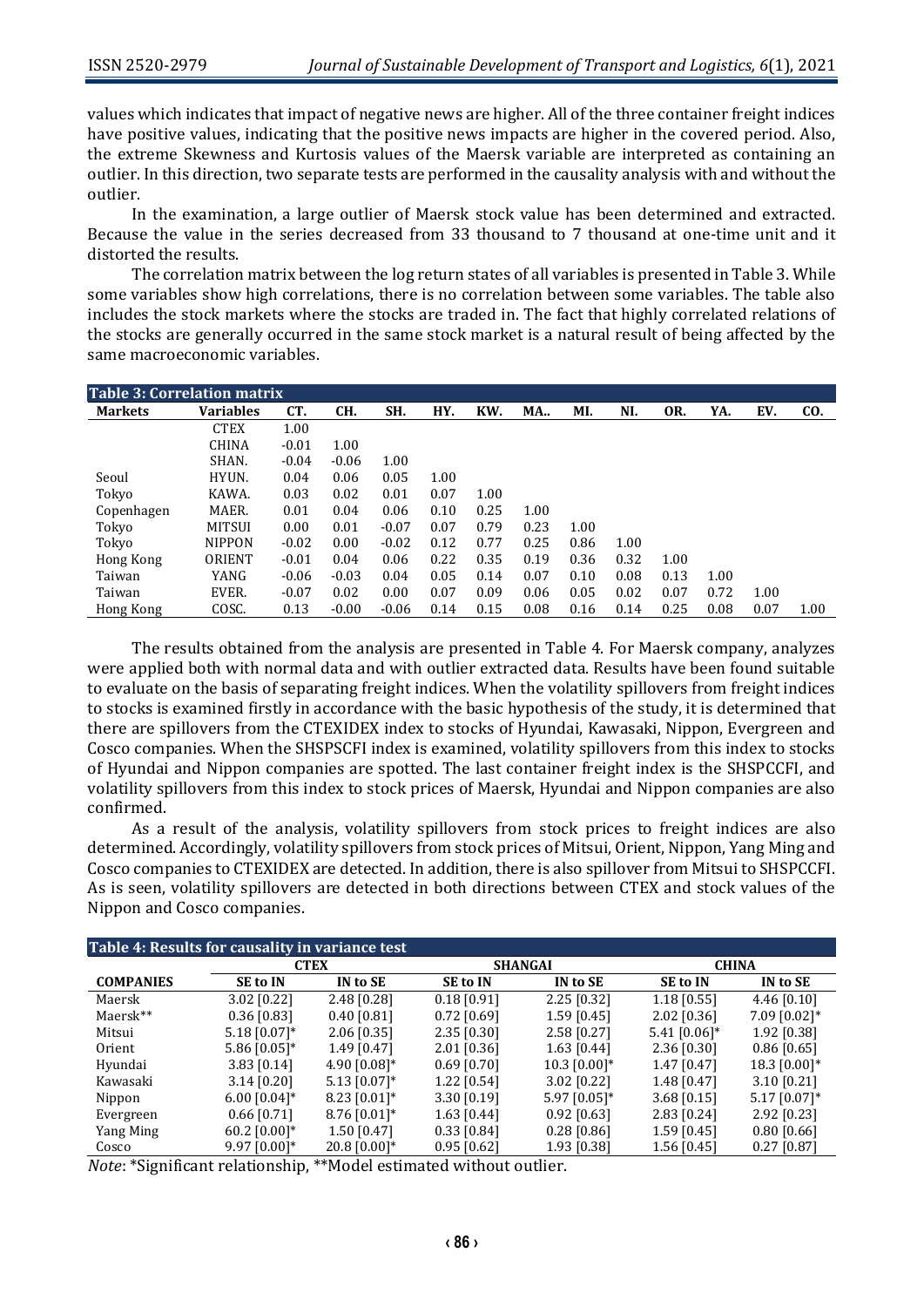#### **7. Conclusions**

We investigated volatility spillover between container freight indices and stock exchanges of selected liner shipping companies that are positioned in the highest levels in the world. One of the most significant determinants of the values of the transport companies is their financial performance. Of course, this performance is in line with the freight levels in the market. Therefore, it is inevitable that the stock values of container companies interact with the container freight indices. However, it is difficult to generate a linear pattern between these variables since there are many factors that affect both. In this respect, the methods that examine the causality between the variances are more appropriate and enable to identify the information flow between variables. In addition, the lack of a study examining the similar relationship in the literature constitutes a motivation for this study.

The data set consists of weekly observations covering the period between 5 November 2010 and 6 July 2018. The stock values of the liner shipping companies are selected form top 10 liners in the world. According to the results obtained, there are volatility spillovers from the CTEX index to the stock values of Hyundai, Kawasaki, Nippon, Evergreen and Cosco companies. There are also significant volatility spillovers from SHANGAI index to stock values but the number of companies is less. The effected companies are Hyundai and Nippon companies. And lastly, Maersk is added to these companies in the CHINA index. These results also reveal that; it can be said that the effects of investors' behaviors are determinant on the volatility spillover from the container indices to stock prices. For instance, investors who invest in stocks of liner companies such as Hyundai, Kawasaki, Nippon and Evergreen follow the CTEX index and form their stock portfolios according to the information gained from this index. Investors follow the revenues of the companies in the freight market and cause the prices of stocks to be shaped according to the freight index by positioning in the market.

On the other hand, there are also volatility spillovers from stock values to container freight indices. There are volatility spillovers from stock values of the Mitsui, Orient, Nippon, Yang Ming and Cosco companies to the CTEX index. While a volatility spillover to the SHANGAI index cannot be detected, a volatility spillover is found from the Mitsui company to the CHINA index. At first glance it can be considered as theoretically insignificant. This may be due to the fact that stock values are also indicators affected by macroeconomic variables. Negative or positive macroeconomic changes are reflected in the stocks first and then a volatility spillover occurs since there is a demand increase or decrease in transportation activities.

From here, it can be said that while stock investors of the companies such as Hyundai, Kawasaki, Evergreen and Maersk act according to the information they received from the container freight indices, stock investors of the companies such as Mitsui, Orient and Yang Ming act according to the information they received from the macro variables. Investors of Nippon and Cosco companies follow both of the macro and the freight variables, and act according to both of the information sources. Investors positioning according to macro variables seems logical, but still needs to be tested. Further studies may reach more consistent results by including these likely macro variables in the analysis. Similar relations can also be examined in other markets such as dry bulk market, tanker market and general cargo market.

It is hoped that these results define the movements of stock traders of liner companies in the current market and that they will be able to take more profitable positions by adjusting the next investment strategies in the light of these results.

#### **Citation information**

Açık, A., Baran Kasapoğlu, E., & Ayaz, I. S. (2021). Information flow between revenue and stock exchanges: An empirical research on liner shipping companies. *Journal of Sustainable Development of Transport and Logistics, 6*(1), 81-89. doi[:10.14254/jsdtl.2021.6-1.7.](https://doi.org/10.14254/jsdtl.2021.6-1.7)

#### **References**

- Açık, A., Baran, E. & Ayaz, İ. S. (2019). Co-Movements of Price Bubbles in Stock Values of Global Liner Shipping Companies. *Eurasian Journal of Researches in Social and Economics (EJRSE*), *6*(3), 42-50.
- Allahawiah, S. & Al Amro, S. (2012). Factors Affecting Stock Market Prices in Amman Stock Exchange: A Survey Study. *European Journal of Business and Management, 4*(4), 236-245.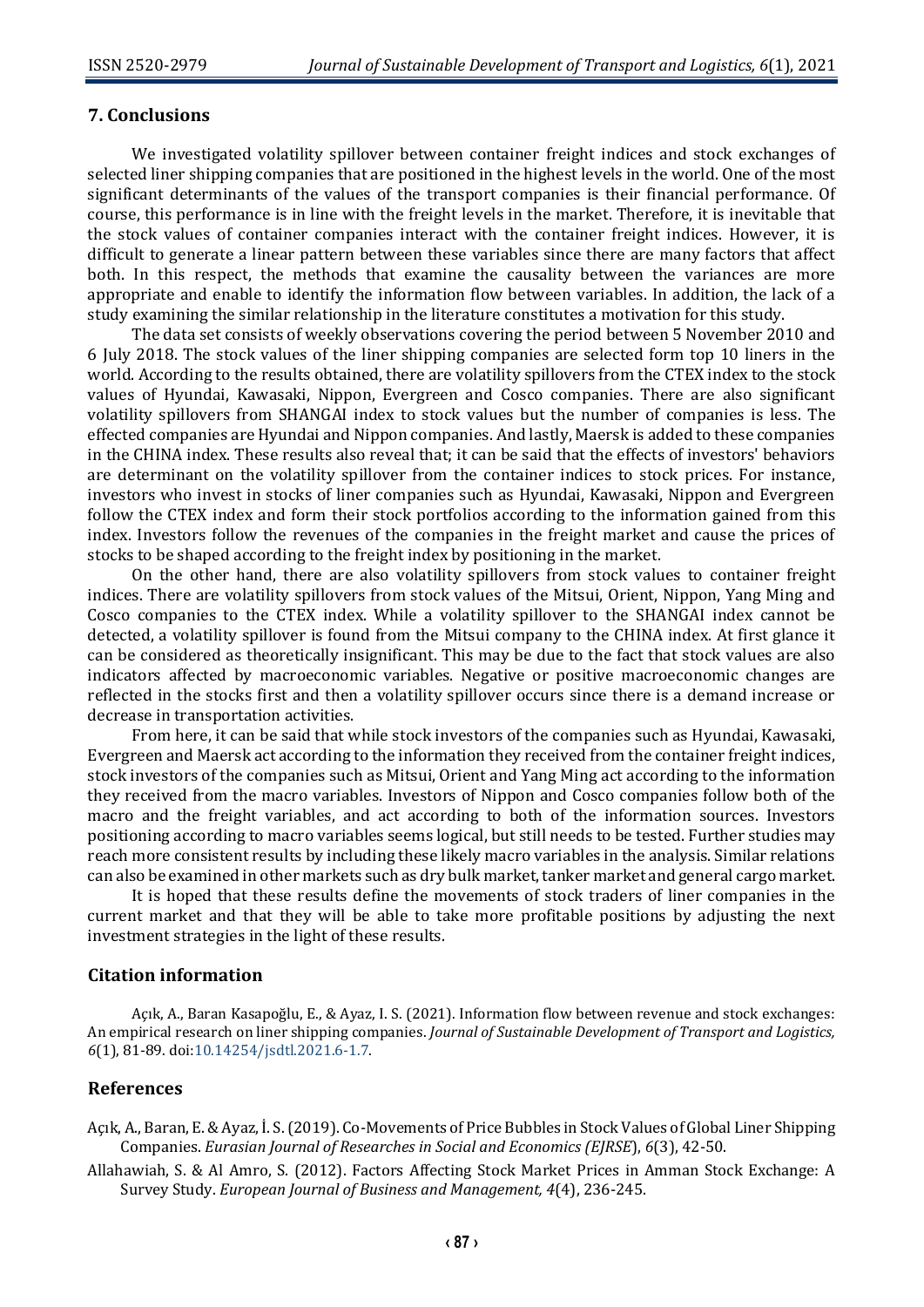Alphaliner (2018). TOP 100. Retrieved from https://alphaliner.axsmarine.com, 03.10.2018.

- APM Maersk. Retrieved from https://www.maersk.com/en/news/2017/11/30/ml-final-regulatoryapproval-hamburg-sud (Accessed 03 October 2018).
- Aveh, F. K. & Awunyo-Vitor, D. (2017). Firm-Specific Determinants of Stock Prices in An Emerging Capital Market: Evidence from Ghana Stock Exchange. *Cogent Economics & Finance, 5*(1), 1-11. doi:10.1080/23322039.2017.1339385.
- Bayat, T., Nazlioglu, S. & Kayhan, S. (2015). Exchange Rate and Oil Price Interactions in Transition Economies: Czech Republic, Hungary and Poland. *Panoeconomicus, 62*(3), 267-285. doi:10.2298/PAN1503267B.
- Bloomberg (2018, July 18). *Container Freight Indices*. https://www.bloomberg.com/professional/solution/bloomberg-terminal/.
- Cheung, Y. W. & Ng, L. K. (1996). A Causality-in-Variance Test and Its Application to Financial Market Prices. *Journal of Econometrics, 72*(1), 33-48. doi: 10.1016/0304-4076(94)01714-X.
- Crucial Perspective (2018). Retrieved from https://crucialperspective.com/container-freight-ratesmonitor-week-13-of-2017, 26.09.2018.
- Flexport Blog (2018). Retrieved from https://www.flexport.com/blog/shanghai-containerized-freightindex-scfi-history/, 26.09.2018.
- Fonasba (2018). https://www.fonasba.com/wp-content/uploads/2012/10/New-Contex-Presentation.pdf, 26.09.2018.
- Gill, A., Biger, N. & Mathur, N. (2012). Determinants of Equity Share Prices: Evidence from American Firms. *International Research Journal of Finance and Economics, 90*(90), 176-192.
- Hafner, C. M. & Herwartz, H. (2006). A lagrange multiplier test for causality in variance. *Economics Letters, 93*(1), 137-141. doi: 10.1016/j.econlet.2006.04.008.
- Hondroyiannis G. & Papapetrou E. (2001). Macroeconomic Influences on The Stock Market. *Journal of Economics and Finance, 25*(1), 33-49. doi: 10.1007/BF02759685.
- Humpe, A. & Macmillan, P. (2009). Can Macroeconomic Variables Explain Long-Term Stock Market Movements? A Comparison of the US and Japan. *Applied Financial Economics, 19*(2), 111-119. doi: 10.1080/09603100701748956.
- Investing (2018, October 18). *Stock Prices of the Liner Companies*. https://tr.investing.com/stockscreener/?sp=country::63|sector::a|industry::a|equityType::a%3Ceq\_market\_cap;1.
- Karamperidis, S., Jackson, E. & Mangan, J. (2013). The Use of Indices in The Maritime Transport Sector. *Maritime Policy & Management, 40*(4), 339-350. Doi: 10.1080/03088839.2013.776182.
- Koseoglu, S. D., & Cevik, E. I. (2013). Testing for Causality in Mean and Variance Between the Stock Market and The Foreign Exchange Market: An Application to the Major Central and Eastern European Countries. *Finance a Uver, 63*(1), 65-86.
- Lloyds List (2018). Retrieved from https://lloydslist.maritimeintelligence.informa.com/markets/containers/data-hub/data-hub-newcontex, 26.09.2018.
- Mahmood, W. M. & Mohd Dinniah, N. (2007). Stock Returns and Macroeconomic Influences: Evidence from the Six Asian-Pacific Countries. *Financial Economics and Futures Market Research Paper*, 1-21. doi: 10.2139/ssrn.995108.
- Maersk (2018). Retrieved from www.maersk.com, 03.10.2018.
- Maysami, R. C., Howe, L. C. & Rahmat, M. A. (2005). Relationship Between Macroeconomic Variables and Stock Market Indices: Cointegration Evidence from Stock Exchange of Singapore's All-S Sector Indices. *Jurnal Pengurusan (UKM Journal of Management), 24*, 47-77.
- Muradoglu G., Metin K. & Argae R. (2001). Is There a Long-Run Relationship Between Stock Returns And Monetary Variables: Evidence from An Emerging Market?. *Applied Financial Economics, 7*(6), 641-649. doi: 10.1080/09603100110094411.
- Nasseh, A. & Strauss, J. (2000). Stock Prices and Domestic and International Macroeconomic Activity: A Cointegration Approach. *The Quarterly Review of Economics and Finance, 40*(2), 229-245. doi: 10.1016/S1062-9769(99)00054-X.
- Nazlioglu, S., Erdem, C. & Soytas, U. (2013). Volatility Spillover Between Oil and Agricultural Commodity Markets. *Energy Economics, 36*, 658-665. doi: 10.1016/j.eneco.2012.11.009.